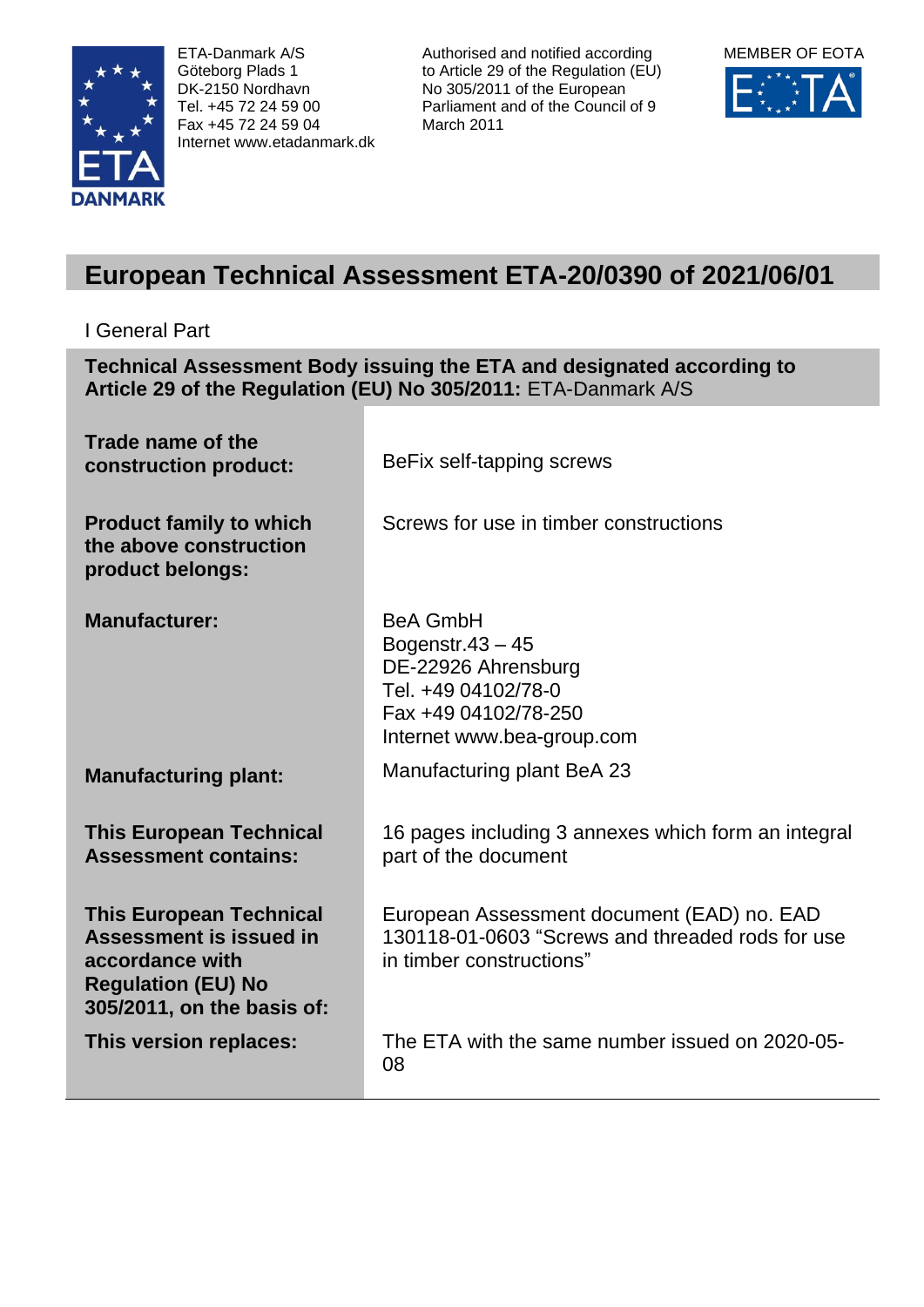Translations of this European Technical Assessment in other languages shall fully correspond to the original issued document and should be identified as such.

Communication of this European Technical Assessment, including transmission by electronic means, shall be in full (excepted the confidential Annex(es) referred to above). However, partial reproduction may be made, with the written consent of the issuing Technical Assessment Body. Any partial reproduction has to be identified as such.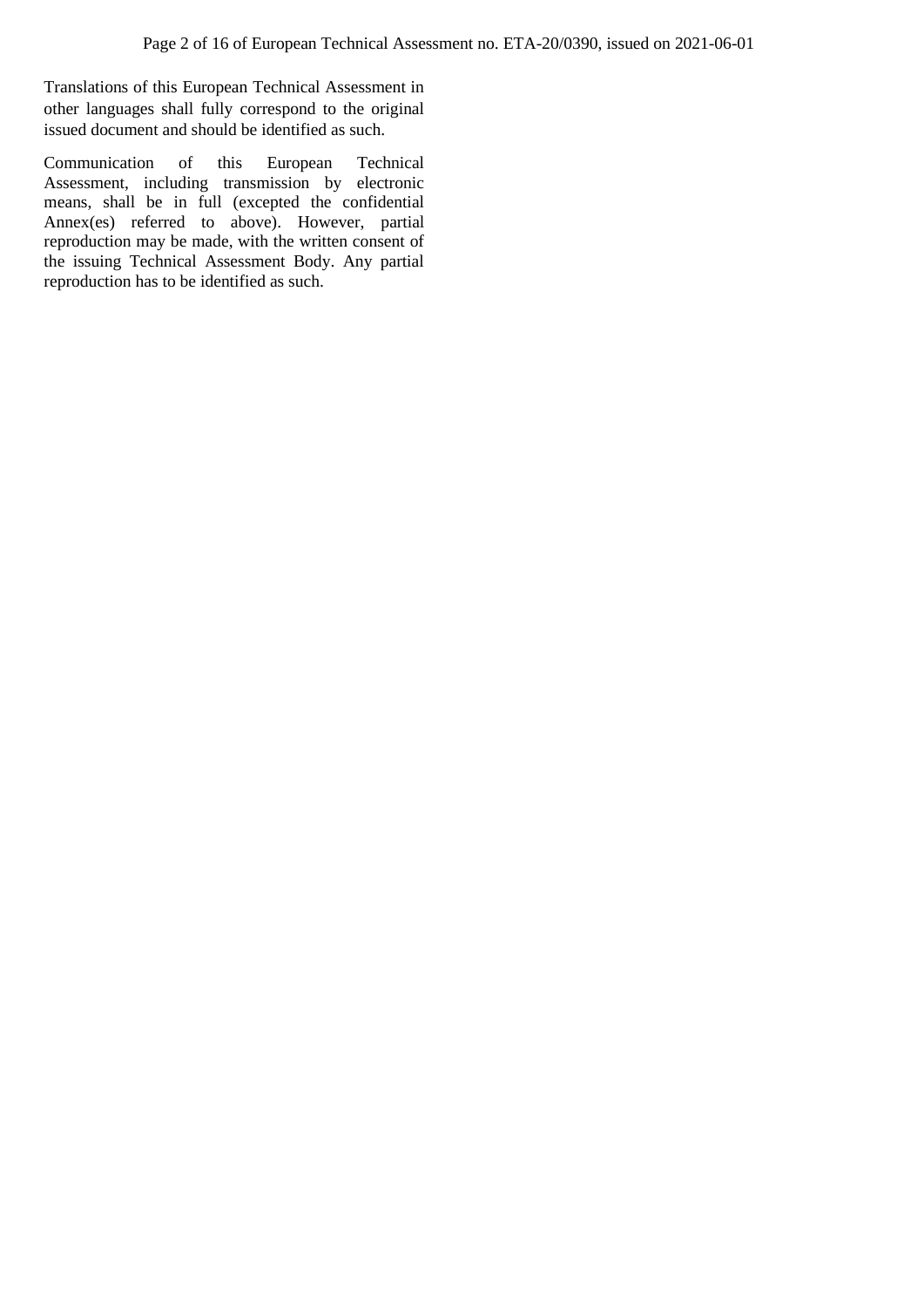# **II SPECIFIC PART OF THE EUROPEAN TECHNICAL ASSESSMENT**

### **1 Technical description of product**

#### **Technical description of the product**

BeFIX SK and BeFIX TK screws are self-tapping screws to be used in timber structures. BeFIX SK and BeFIX TK screws shall be threaded over a part of the length. The screws are produced from carbon steel wire for nominal diameters of 3,5 mm to 10,0 mm. Where corrosion protection is required, the material or coating shall be declared in accordance with the relevant specification given in Annex A of EN 14592.

#### **Geometry and Material**

The nominal diameter (outer thread diameter), d, is not less than 3,5 mm and is not greater than 10,0 mm. The overall length, L, of screws is not less than 16 mm and is not greater than 400 mm. Other dimensions are given in Annex A.

The ratio of inner thread diameter to outer thread diameter di/d ranges from 0,60 to 0,66.

The screws are threaded over a minimum length  $\ell_{\rm g}$  of 4⋅d (i.e.  $\ell_{\rm g} \geq 4$ ⋅d).

The lead p (distance between two adjacent thread flanks) ranges from 0,62∙d to 0,82∙d.

The screws covered by this ETA have a bending angle,  $\alpha$ , of at least (45/d<sup>0,7</sup> + 20) degrees.

# **2 Specification of the intended use in accordance with the applicable European Assessment Document (hereinafter EAD)**

The screws are used for connections in load bearing timber structures between members of solid timber (softwood), glued laminated timber, cross-laminated timber, and laminated veneer lumber, similar glued members, wood-based panels or steel.

Furthermore, BeFIX screws with diameters between 6 mm and 10 mm may also be used for the fixing of thermal insulation on rafters.

Steel plates and wood-based panels except solid wood panels and cross laminated timber shall only be located on the side of the screw head. The following wood-based panels may be used:

- Plywood according to EN 636 or ETA
- Particleboard according to EN 312 or ETA
- Oriented Strand Board, Type OSB/3 and OSB/4

according to EN 300 or ETA

- Fibreboard according to EN 622-2 and 622-3 or ETA (minimum density  $650 \text{ kg/m}^3$ )
- Cement bonded particleboard
- Solid wood panels according to EN 13353 and EN 13986 and cross laminated timber according to ETA
- Laminated Veneer Lumber, LVL
- Engineered wood products according to ETA, provided that the ETA for the product provides provisions for the use of self-tapping screws and these provisions are applied

The screws shall be driven into the wood without predrilling or after pre-drilling with a diameter not larger than the inner thread diameter for the length of the threaded part and with a maximum of the smooth shank diameter for the length of the smooth shank.

The screws are intended to be used in timber connections for which requirements for mechanical resistance and stability and safety in use in the sense of the Basic Works Requirements 1 and 4 of Regulation 305/2011 (EU) shall be fulfilled.

The design of the connections shall be based on the characteristic load-carrying capacities of the screws. The design capacities shall be derived from the characteristic capacities in accordance with Eurocode 5 or an appropriate national code.

The screws are intended for use for connections subject to static or quasi static loading.

Section 3.5 of this ETA contains the corrosion protection for BeFIX screws made from carbon steel.

The scope of the screws regarding resistance to corrosion shall be defined according to national provisions that apply at the installation site considering environmental conditions.

The provisions made in this European Technical Assessment are based on an assumed intended working life of the screws of 50 years.

The indications given on the working life cannot be interpreted as a guarantee given by the producer or Assessment Body but are to be regarded only as a means for choosing the right products in relation to the expected economically reasonable working life of the works.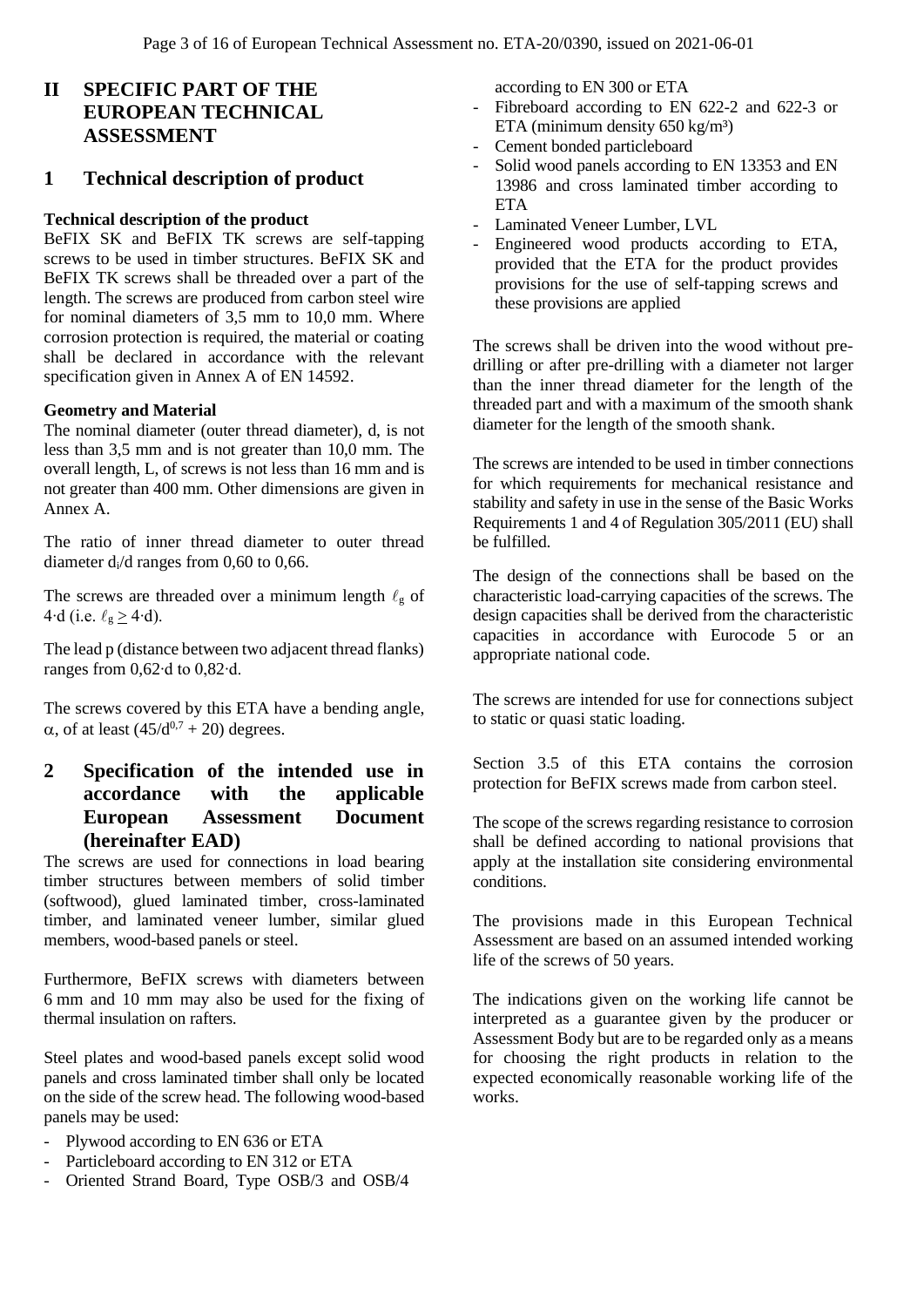|     | Characteristic                                                  | <b>Assessment of characteristic</b>                                                                                                                                                                                                                                               |  |  |
|-----|-----------------------------------------------------------------|-----------------------------------------------------------------------------------------------------------------------------------------------------------------------------------------------------------------------------------------------------------------------------------|--|--|
| 3.1 | Mechanical resistance and stability*) (BWR1)                    |                                                                                                                                                                                                                                                                                   |  |  |
|     | Tensile strength<br>Screws made of carbon steel                 | Characteristic value $f_{tens,k}$ :<br>Screw $d = 3.5$ mm:<br>$3,8$ kN<br>Screw $d = 4.0$ mm:<br>$5,0$ kN<br>Screw $d = 4.5$ mm:<br>$6,4$ kN<br>Screw $d = 5.0$ mm:<br>$7.9$ kN<br>Screw $d = 6.0$ mm:<br>11 kN<br>Screw $d = 8.0$ mm:<br>20 kN<br>Screw $d = 10,0$ mm:<br>28 kN  |  |  |
|     | Insertion moment                                                | Ratio of the characteristic torsional strength to the<br>mean insertion moment:<br>$f_{tor,k}$ / $R_{tor,mean} \geq 1.5$                                                                                                                                                          |  |  |
|     | Torsional strength<br>Screws made of carbon steel               | Characteristic value $f_{\text{tor},k}$ :<br>Screw $d = 3.5$ mm:<br>$2.0$ Nm<br>3,0 Nm<br>Screw $d = 4.0$ mm:<br>Screw $d = 4.5$ mm:<br>4,2 Nm<br>Screw $d = 5.0$ mm:<br>5,6 Nm<br>9,5 Nm<br>Screw $d = 6.0$ mm:<br>22 Nm<br>Screw $d = 8.0$ mm:<br>40 Nm<br>Screw $d = 10,0$ mm: |  |  |
| 3.2 | Safety in case of fire (BWR2)                                   |                                                                                                                                                                                                                                                                                   |  |  |
|     | Reaction to fire                                                | The screws are made from steel classified as<br>Euroclass A1 in accordance with EN 13501-1 and<br>Commission Delegated Regulation 2016/364                                                                                                                                        |  |  |
| 3.3 | General aspects related to the performance<br>of<br>the product | The screws have been assessed as having<br>satisfactory durability and serviceability when used<br>in timber structures using the timber species<br>described in Eurocode 5 and subject to the<br>conditions defined by service classes 1 and 2                                   |  |  |

# **3 Performance of the product and references to the methods used for its assessment**

 $\overline{\text{+}}$ ) See additional information in section 3.4 – 3.6.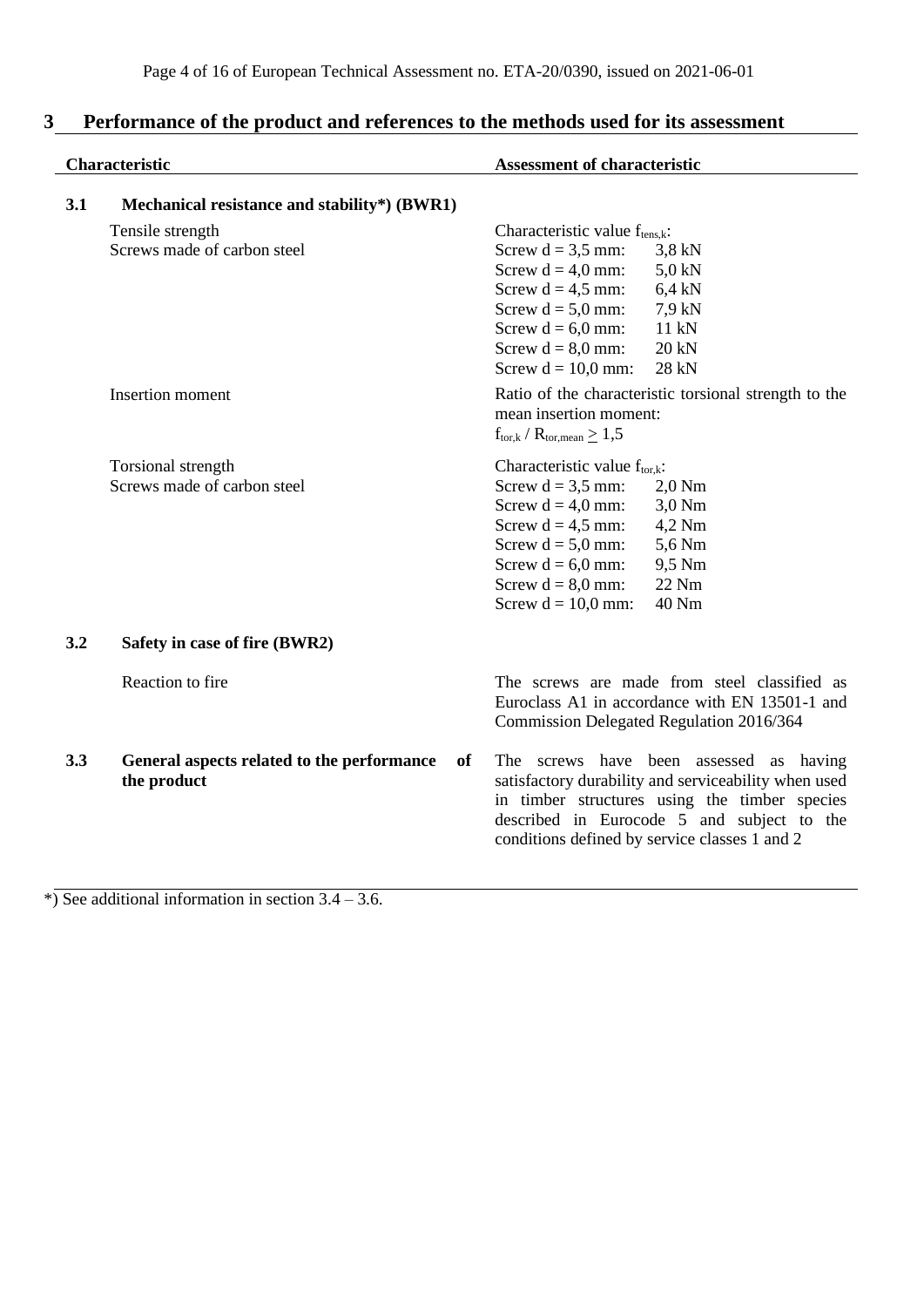#### **3.4 Mechanical resistance and stability**

The load-carrying capacities for BeFIX screws are applicable to the wood-based materials mentioned in paragraph 1 even though the term timber has been used in the following.

The characteristic lateral load-carrying capacities and the characteristic axial withdrawal capacities of BeFIX screws should be used for designs in accordance with Eurocode 5 or an appropriate national code.

For screws arranged under an angle between screw axis and grain direction  $\alpha < 90^{\circ}$ , the minimum threaded penetration length is:  $\ell_{\text{ef}} \ge \min (4 \cdot d / \sin \alpha ; 20 \cdot d)$ . For the fixing of rafters, point side penetration must be at least 40 mm,  $\ell_{\text{ef}} \geq 40$  mm.

ETA's for structural members or wood-based panels must be considered where applicable.

#### **Lateral load-carrying capacity**

The characteristic lateral load-carrying capacity of BeFIX screws shall be calculated according to Eurocode 5 using the outer thread diameter d as the nominal diameter of the screw. The contribution from the rope effect may be considered.

The characteristic yield moment shall be calculated from:

BeFIX screws for 3,5 mm  $\leq d \leq 10,0$  mm made of carbon steel:

 $M_{v,k} = 0,15 \cdot 600 \cdot d^{2,6}$ [Nmm]

where

d outer thread diameter [mm]

The embedding strength for screws in non-pre-drilled holes arranged at an angle between screw axis and grain direction,  $0^{\circ} \le \alpha \le 90^{\circ}$  is:

$$
f_{h,k} = \frac{0.082 \cdot \rho_k \cdot d^{-0.3}}{2.5 \cdot \cos^2 \alpha + \sin^2 \alpha}
$$
 [N/mm<sup>2</sup>]

and accordingly for screws in pre-drilled holes:  
\n
$$
f_{h,k} = \frac{0.082 \cdot \rho_k \cdot (1 - 0.01 \cdot d)}{2.5 \cdot \cos^2 \alpha + \sin^2 \alpha}
$$
 [N/mm<sup>2</sup>]

Where

 $\rho_k$  characteristic timber density [kg/m<sup>3</sup>];

d outer thread diameter [mm];

 $\alpha$  angle between screw axis and grain direction.

The embedding strength for screws arranged parallel to the plane of cross laminated timber, independent of the angle between screw axis and grain direction,  $0^{\circ} \le \alpha \le$ 90°, may be calculated from:

$$
f_{h,k} = 20 \cdot d^{-0.5}
$$
 [N/mm<sup>2</sup>]

#### Where

d outer thread diameter [mm]

The embedding strength for screws in the wide face of cross laminated timber should be assumed as for solid timber based on the characteristic density of the outer layer. If relevant, the angle between force and grain direction of the outer layer should be taken into account.

The direction of the lateral force shall be perpendicular to the screw axis and parallel to the wide face of the cross laminated timber.

#### **Bending angle**

No performance assessed

#### **Axial withdrawal capacity**

The characteristic axial withdrawal capacity of BeFIX screws in solid timber (softwood), glued laminated timber or cross-laminated timber members at an angle of

$$
0^{\circ} \le \alpha \le 90^{\circ} \text{ to the grain shall be calculated from:}
$$
  

$$
F_{ax,\alpha,Rk} = n_{ef} \cdot k_{ax} \cdot f_{ax,k} \cdot d \cdot \ell_{ef} \cdot \left(\frac{\rho_k}{350}\right)^{0.8} \quad [N]
$$

Where

| $F_{ax,\alpha,Rk}$ | characteristic withdrawal capacity of the        |
|--------------------|--------------------------------------------------|
|                    | group of screw at an angle $\alpha$ to the grain |
|                    | INI                                              |

nef effective number of screws according to Eurocode 5

k<sub>ax</sub>  $k_{ax} = 1.0$  for  $45^{\circ} \le \alpha \le 90^{\circ}$ 

$$
k_{ax}=0.3+\frac{0.7\cdot\alpha}{45^{\circ}}\ \ \text{for}\ 0^{\circ}\leq\alpha<45^{\circ}
$$

 $f_{ax,k}$  Characteristic withdrawal parameter

| Screw $d = 3.5$ mm:  | $f_{ax,k} = 13.0 \text{ N/mm}^2$ |
|----------------------|----------------------------------|
| Screw $d = 4.0$ mm:  | $f_{ax,k} = 13.0 \text{ N/mm}^2$ |
| Screw $d = 4.5$ mm:  | $f_{ax,k} = 13.0 \text{ N/mm}^2$ |
| Screw $d = 5.0$ mm:  | $f_{ax,k} = 13.0 \text{ N/mm}^2$ |
| Screw $d = 6.0$ mm:  | $f_{ax,k} = 12.0 \text{ N/mm}^2$ |
| Screw $d = 8.0$ mm:  | $f_{ax,k} = 12.0 \text{ N/mm}^2$ |
| Screw $d = 10,0$ mm: | $f_{ax,k} = 12.0 \text{ N/mm}^2$ |
|                      |                                  |

d outer thread diameter [mm]

$$
\ell_{\rm ef}
$$
 point side penetration length of the  
threaded part according to Eurocode 5  
[mm]

 $\alpha$  angle between grain and screw axis

 $\rho_k$  characteristic density [kg/m<sup>3</sup>]

For screws arranged under an angle between screw axis and grain direction  $\alpha < 90^{\circ}$ , the minimum threaded penetration length is:  $\ell_{\text{ef}} \ge \min (4 \cdot d / \sin \alpha; 20 \cdot d)$ .

For screws penetrating more than one layer of cross laminated timber, the different layers may be taken into account proportionally.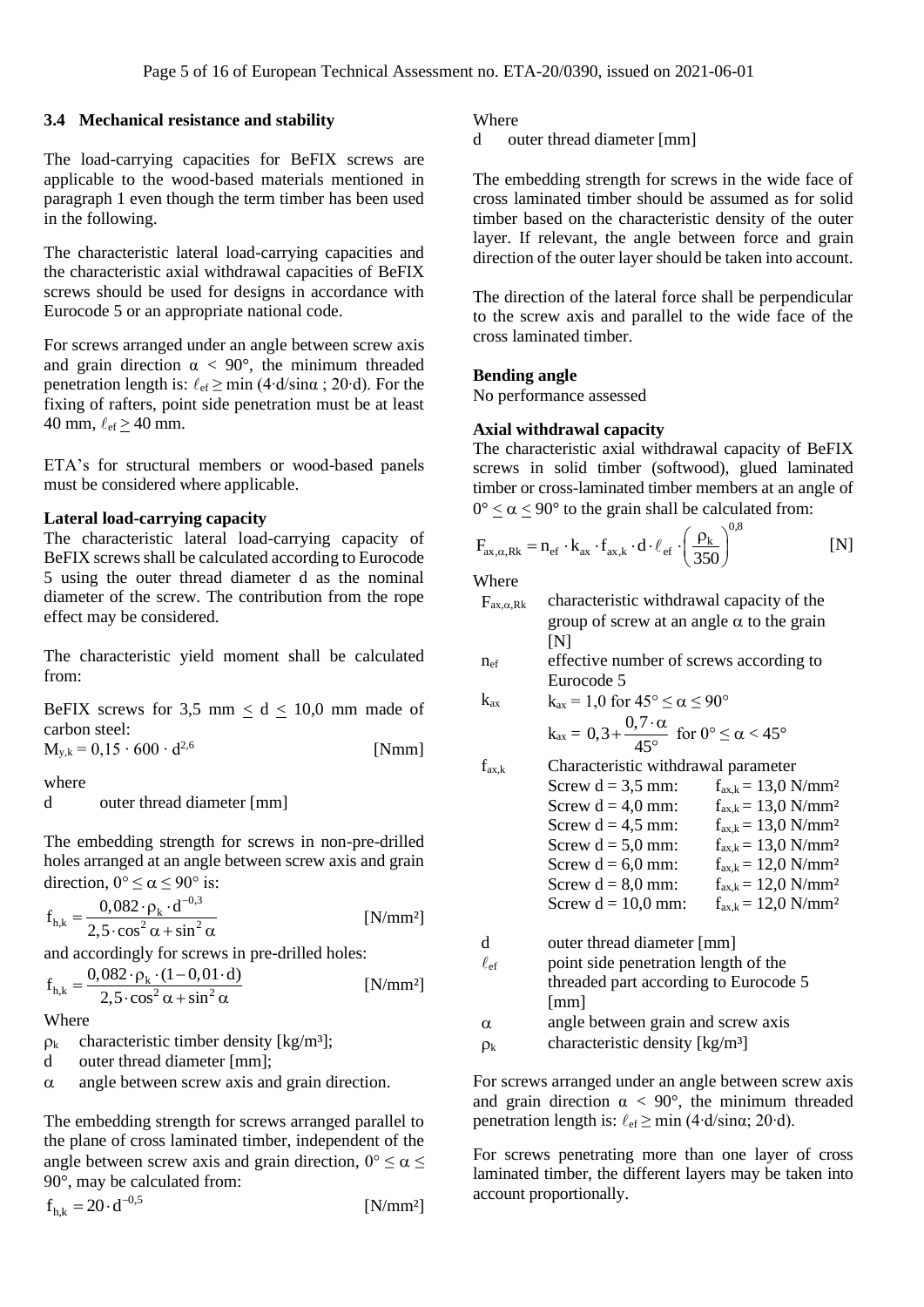The axial withdrawal capacity is limited by the head pullthrough capacity and the tensile or compressive capacity of the screw.

#### **Bending angle**

A minimum plastic bending angle of  $45^{\circ}/d^{0.7} + 20^{\circ}$  is reached without breaking the screws.

#### **Head pull-through capacity**

The characteristic head pull-through capacity of BeFIX screws shall be calculated according to Eurocode 5 from:

$$
\mathbf{F}_{\text{ax},\alpha,\text{Rk}} = \mathbf{n}_{\text{ef}} \cdot \mathbf{f}_{\text{head},k} \cdot \mathbf{d}_{\text{h}}^2 \cdot \left(\frac{\rho_{\text{k}}}{350}\right)^{0.8} \tag{N}
$$

where:

| $F_{ax,\alpha, Rk}$ | characteristic head pull-through capacity                 |
|---------------------|-----------------------------------------------------------|
|                     | of the connection at an angle $\alpha \geq 30^{\circ}$ to |
|                     | the grain $[N]$                                           |
| $n_{\rm ef}$        | effective number of screws according to                   |
|                     | Eurocode 5                                                |
| $f_{head,k}$        | characteristic head pull-through parameter                |

- [N/mm²]  $d<sub>h</sub>$  diameter of the screw head [mm]
- $\rho_k$  characteristic density [kg/m<sup>3</sup>], for woodbased panels  $p_k = 380 \text{ kg/m}^3$

Characteristic head pull-through parameter for BeFIX screws in connections with timber and in connections with wood-based panels with thicknesses above 20 mm:  $f_{\text{head},k} = 9.4 \text{ N/mm}^2$ 

Characteristic head pull-through parameter for BeFIX screws in connections with wood-based panels with thicknesses between 12 mm and 20 mm:  $f_{\text{head,k}} = 8 \text{ N/mm}^2$ 

Screws in connections with wood-based panels with a thickness below 12 mm (minimum thickness of the wood based panels of 1,2∙d with d as outer thread diameter):

 $f_{\text{head},k} = 8 \text{ N/mm}^2$ limited to  $F_{ax,Rk} = 400 N$ 

The head diameter d<sup>h</sup> shall be greater than 1,8∙ds, where d<sup>s</sup> is the smooth shank or the wire diameter. Otherwise the characteristic head pull-through capacity  $F_{ax,\alpha,Rk} = 0$ .

Outer diameter of washers  $d_h > 2.5$  d mm shall not be considered.

The minimum thickness of wood-based panels according to the clause 2.1 must be observed.

In steel-to-timber connections the head pull-through capacity may be disregarded.

#### **Tensile capacity**

The characteristic tensile strength  $f_{tens,k}$  of BeFIX screws is:

| Screw $d = 3.5$ mm:  | 3,8 kN   |
|----------------------|----------|
| Screw $d = 4.0$ mm:  | 5,0 kN   |
| Screw $d = 4.5$ mm:  | $6.4$ kN |
| Screw $d = 5.0$ mm:  | 7.9 kN   |
| Screw $d = 6.0$ mm:  | 11 kN    |
| Screw $d = 8.0$ mm:  | 20 kN    |
| Screw $d = 10.0$ mm: | 28 kN    |

For screws used in combination with steel plates, the tear-off capacity of the screw head should be greater than the tensile strength of the screw.

# **Thermal insulation material on top of rafters**

See annex C.

#### **Combined laterally and axially loaded screws**

For screwed connections subjected to a combination of axial and lateral load, the following expression should be satisfied:

$$
\left(\frac{F_{ax,Ed}}{F_{ax,Rd}}\right)^{\!2}+\!\left(\frac{F_{la,Ld}}{F_{la,Rd}}\right)^{\!2}\leq1
$$

where

| $F_{ax,Ed}$     | axial design load of the screw               |
|-----------------|----------------------------------------------|
| $\rm F_{la,Ed}$ | lateral design load of the screw             |
| $F_{ax, Rd}$    | design load-carrying capacity of an axially  |
|                 | loaded screw                                 |
| $F_{la, Rd}$    | design load-carrying capacity of a laterally |
|                 | loaded screw                                 |

#### **3.5 Aspects related to the performance of the product**

3.5.1 Corrosion protection in service class 1 and 2.

The BeFIX screws with nominal diameters of 3,5 mm to 10,0 mm are produced from carbon wire. Screws made from carbon steel are electrogalvanised or otherwise coated appropriate for the expected working life and service class. The mean thickness of the zinc coating is 5µm.

#### **3.6 General aspects related to the intended use of the product**

The screws are manufactured in accordance with the provisions of the European Technical Assessment using the automated manufacturing process and laid down in the technical documentation.

The installation shall be carried out in accordance with Eurocode 5 or an appropriate national code unless otherwise is defined in the following. Instructions from BeA GmbH should be considered for installation.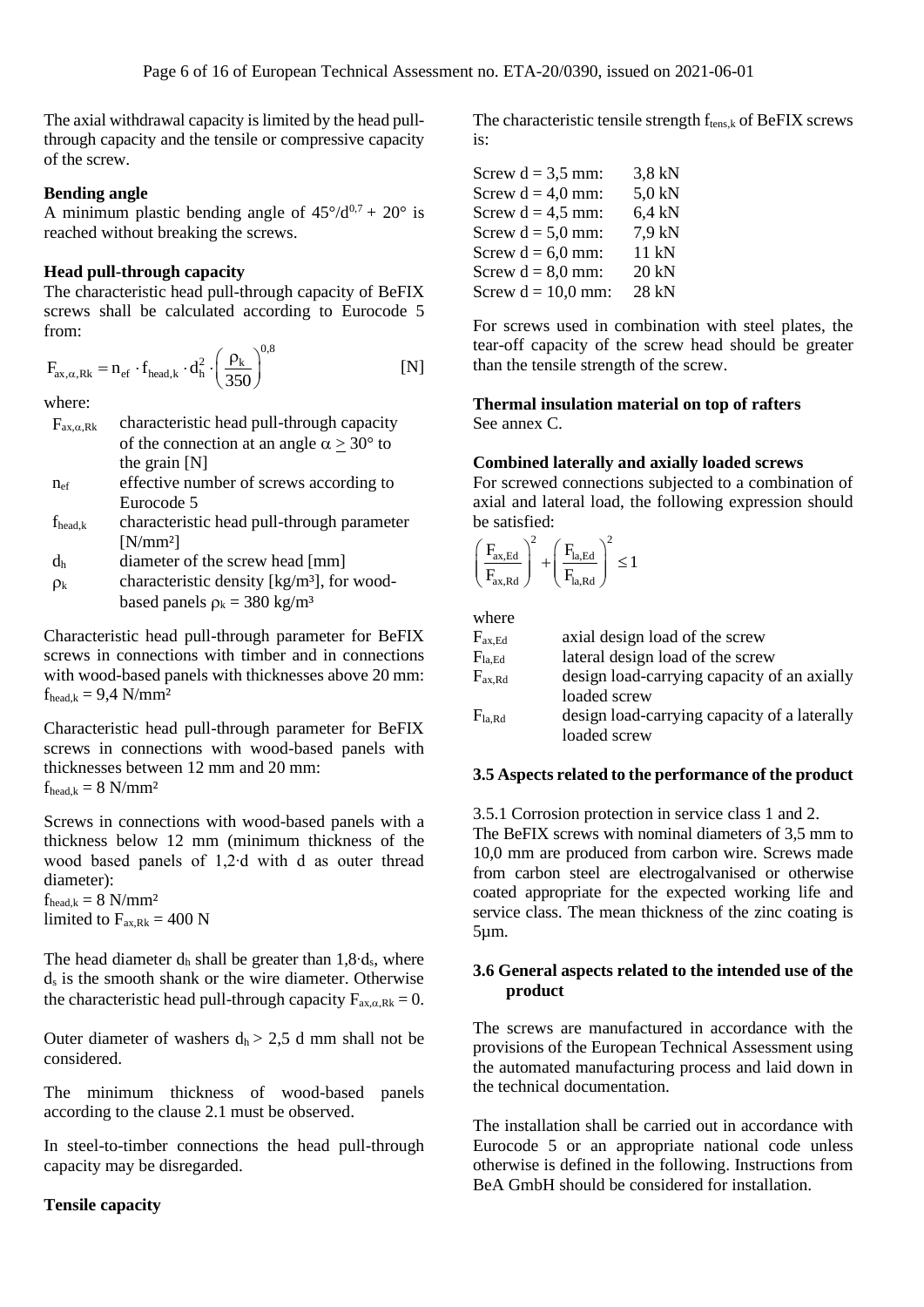The screws are used for connections in load bearing timber structures between members of solid timber (softwood), glued laminated timber, cross-laminated timber, and laminated veneer lumber, similar glued members, wood-based panels or steel members.

The screws may be used for connections in load bearing timber structures with structural members according to an associated ETA, if according to the associated ETA of the structural member a connection in load bearing timber structures with screws according to a ETA is allowed.

Furthermore, the screws with diameters of at least 6 mm may also be used for the fixing of insulation on top of rafters.

A minimum of two screws should be used for connections in load bearing timber structures.

Wood-based panels and steel plates should only be arranged on the side of the screw head. The minimum thickness of wood-based panels should be 1,2∙d. Furthermore the minimum thickness for following woodbased panels should be:

- Plywood, Fibreboards: 6 mm
- Particleboards, OSB, Cement Particleboards: 8 mm
- Solid wood panels: 12 mm

For structural members according to ETA's the terms of the ETA's must be considered.

If screws with an outer thread diameter  $d > 8$  mm are used in load bearing timber structures, the structural solid or glued laminated timber, laminated veneer lumber and similar glued members must be from spruce, pine or fir. This does not apply for screws in pre-drilled holes.

The screws shall be driven into the wood with or without pre-drilling. The maximum pre-drilling diameter is the inner thread diameter for the length of the threaded part and the smooth shank diameter for the depth of the smooth shank.

The hole diameter in steel members must be predrilled with a suitable diameter.

Only the equipment prescribed by BeA GmbH shall be used for driving the screws.

In connections with screws with countersunk head according to Annex A the head must be flush with the surface of the connected structural member. A deeper countersink is not allowed.

For structural timber members, minimum spacing and distances for screws in predrilled holes are given in Eurocode 5 clause 8.3.1.2 and table 8.2 as for nails in predrilled holes. Here, the outer thread diameter d must be considered.

For screws in non-predrilled holes, minimum spacing and distances are given in Eurocode 5 clause 8.3.1.2 and table 8.2 as for nails in non-predrilled holes.

For Douglas fir members minimum spacing and distances parallel to the grain shall be increased by 50%.

Minimum distances from loaded or unloaded ends must be 15∙d for screws in non-predrilled holes with outer thread diameter  $d > 8$  mm and timber thickness t < 5⋅d.

Minimum distances from the unloaded edge perpendicular to the grain may be reduced to 3∙d also for timber thickness t < 5∙d, if the spacing parallel to the grain and the end distance is at least 25∙d.

Minimum distances and spacing for screws in nonpredrilled holes in members with a maximum characteristic density  $\rho_k = 420 \text{ kg/m}^3$  may be taken as:

Spacing  $a_1$  parallel to the grain,  $d < 5$ mm  $a_1 = (5+5 \mid \cos \alpha) d$ Spacing  $a_1$  parallel to the grain,  $d \ge 5$ mm  $a_1 = (5+7 | \cos \alpha) d$ Spacing a<sub>2</sub> perpendicular to the grain  $a_2 = 5 d$ Distance  $a_{3,t}$  from centre of the screw-part in timber to the end grain  $a_{3,c} = (10+5 \cos \alpha) d$ Distance  $a_{3,c}$  from centre of the screw-part in timber to the end grain  $a_{3,c} = 10 d$ Distance  $a_{4,t}$  from centre of the screw-part in timber to the edge,  $d < 5$ mm  $a_{4,t} = (5+2 \sin \alpha) d$ Distance  $a_{4,t}$  from centre of the screw-part in timber to the edge,  $d \ge 5$ mm  $a_{4,t} = (5+5 \sin \alpha) d$ Distance  $a_{4,c}$  from centre of the screw-part in timber to the edge  $a_{4,c} = 5 d$ 

Minimum distances and spacing for screws in nonpredrilled holes in members with a maximum characteristic density  $\rho_k = 500 \text{ kg/m}^3$  may be taken as:

Spacing a<sub>1</sub> parallel to the grain  $a_1 = (7+8 \cos \alpha) d$ Spacing  $a_2$  perpendicular to the grain  $a_2 = 7 d$ Distance  $a_{3,t}$  from centre of the screw-part in timber to the end grain  $a_{3,c} = (15+5 \cos \alpha) d$ Distance  $a_{3,c}$  from centre of the screw-part in timber to the end grain  $a_{3,c} = 15 d$ Distance  $a_{4,t}$  from centre of the screw-part in timber to the edge,  $d < 5$ mm  $a_{4,t} = (7+2 \sin \alpha) d$ Distance  $a_{4,t}$  from centre of the screw-part in timber to the edge,  $d \ge 5$ mm  $a_{4,t} = (7+5 \sin \alpha) d$ Distance  $a_{4,c}$  from centre of the screw-part in<br>timber to the edge  $a_{4,c} = 7$  d timber to the edge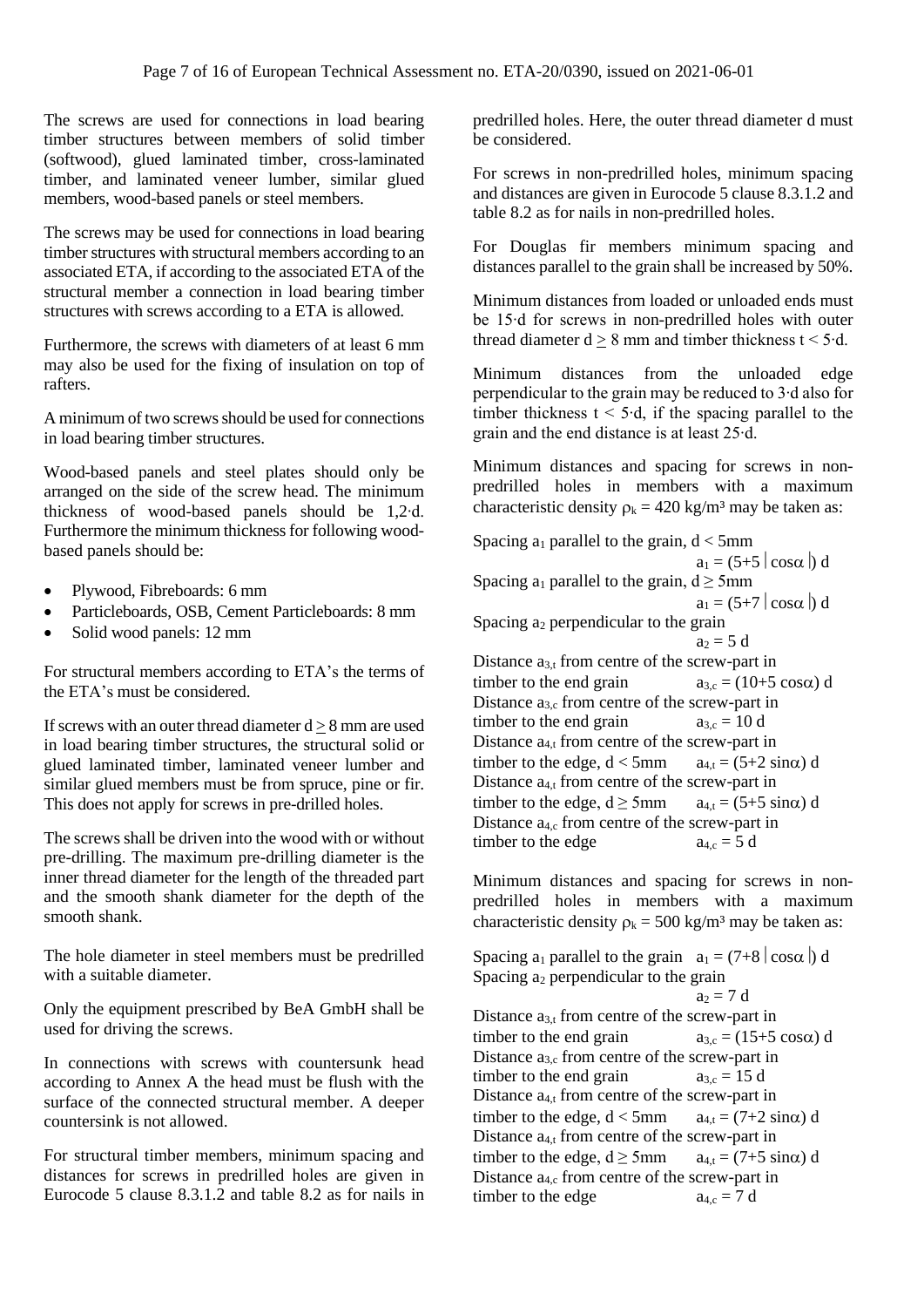Minimum thickness for structural members is  $t = 24$  mm for screws with outer thread diameter  $d < 8$  mm,  $t = 30$ mm for screws with outer thread diameter  $d = 8$  mm, and  $t = 40$  mm for screws with outer thread diameter  $d = 10$ mm.

Unless specified otherwise in the technical specification (ETA or hEN) of cross laminated timber, minimum distances and spacing for screws in the wide face of cross laminated timber members with a minimum thickness  $t = 10<sup>•</sup> d$  may be taken as (see Annex B):

Spacing a<sub>1</sub> parallel to the grain  $a_1 = 4 \cdot d$ <br>Spacing a<sub>2</sub> perpendicular to the grain  $a_2 = 2.5 \cdot d$ Spacing  $a_2$  perpendicular to the grain Distance  $a_{3,c}$  from centre of the screw-part in timber to the unloaded end grain  $a_{3,c} = 6 \cdot d$ Distance  $a_{3,t}$  from centre of the screw-part in<br>timber to the loaded end grain  $a_{3,t} = 6 \cdot d$ timber to the loaded end grain Distance  $a_{4,c}$  from centre of the screw-part in timber to the unloaded edge  $a_{4,c} = 2.5 \cdot d$ Distance  $a_{4,t}$  from centre of the screw-part in timber to the loaded edge  $a_{4,t} = 6 \cdot d$ 

Unless specified otherwise in the technical specification (ETA or hEN) of cross laminated timber, minimum distances and spacing for screws in the edge surface of cross laminated timber members with a minimum thickness  $t = 10 \text{·d}$  and a minimum penetration depth perpendicular to the edge surface of 10∙d may be taken as (see Annex B):

|                                                  | Spacing $a_1$ parallel to the CLT plane               |  | $a_1 = 10 \cdot d$     |  |  |
|--------------------------------------------------|-------------------------------------------------------|--|------------------------|--|--|
|                                                  | Spacing a <sub>2</sub> perpendicular to the CLT plane |  |                        |  |  |
|                                                  |                                                       |  | $a_2 = 4 \cdot d$      |  |  |
|                                                  | Distance $a_{3,c}$ from centre of the screw-part in   |  |                        |  |  |
| timber to the unloaded end<br>$a_3e = 7 \cdot d$ |                                                       |  |                        |  |  |
|                                                  | Distance $a_{3,t}$ from centre of the screw-part in   |  |                        |  |  |
|                                                  | timber to the loaded end                              |  | $a_{3,t} = 12 \cdot d$ |  |  |
|                                                  | Distance $a_{4,c}$ from centre of the screw-part in   |  |                        |  |  |
|                                                  | timber to the unloaded edge                           |  | $a_{4,c} = 3 \cdot d$  |  |  |
|                                                  | Distance $a_{4,t}$ from centre of the screw-part in   |  |                        |  |  |
|                                                  | timber to the loaded edge                             |  | $a_{4,t} = 6 \cdot d$  |  |  |
|                                                  |                                                       |  |                        |  |  |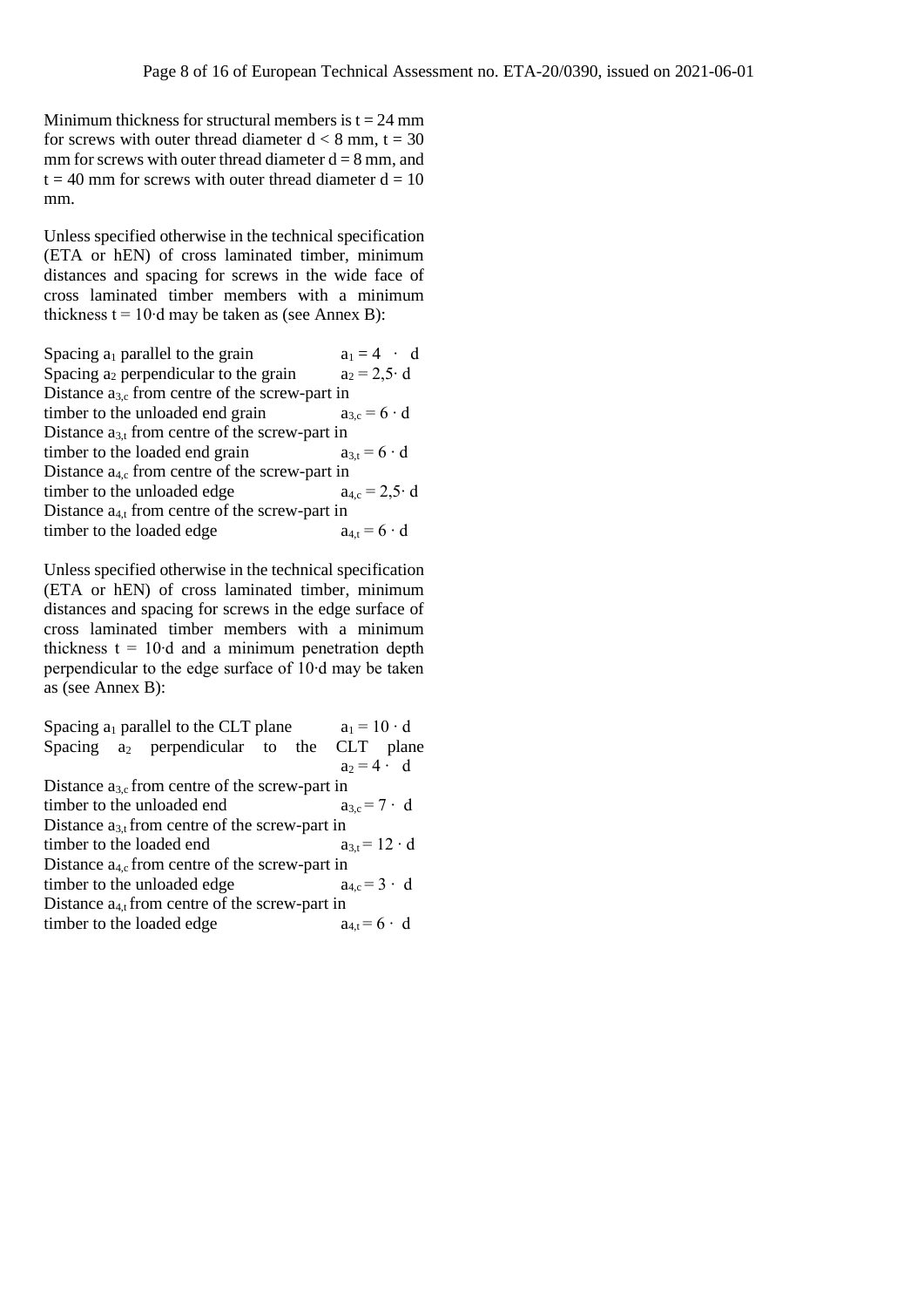### **4 Attestation and verification of constancy of performance (AVCP)**

#### **4.1 AVCP system**

According to the decision 97/176/EC of the European Commission1, as amended, the system(s) of assessment and verification of constancy of performance (see Annex V to Regulation (EU) No 305/2011) is 3.

# **5 Technical details necessary for the implementation of the AVCP system, as foreseen in the applicable EAD**

Technical details necessary for the implementation of the AVCP system are laid down in the control plan deposited at ETA-Danmark prior to CE marking

Issued in Copenhagen on 2021-06-01 by

Thomas Bruun Managing Director, ETA-Danmark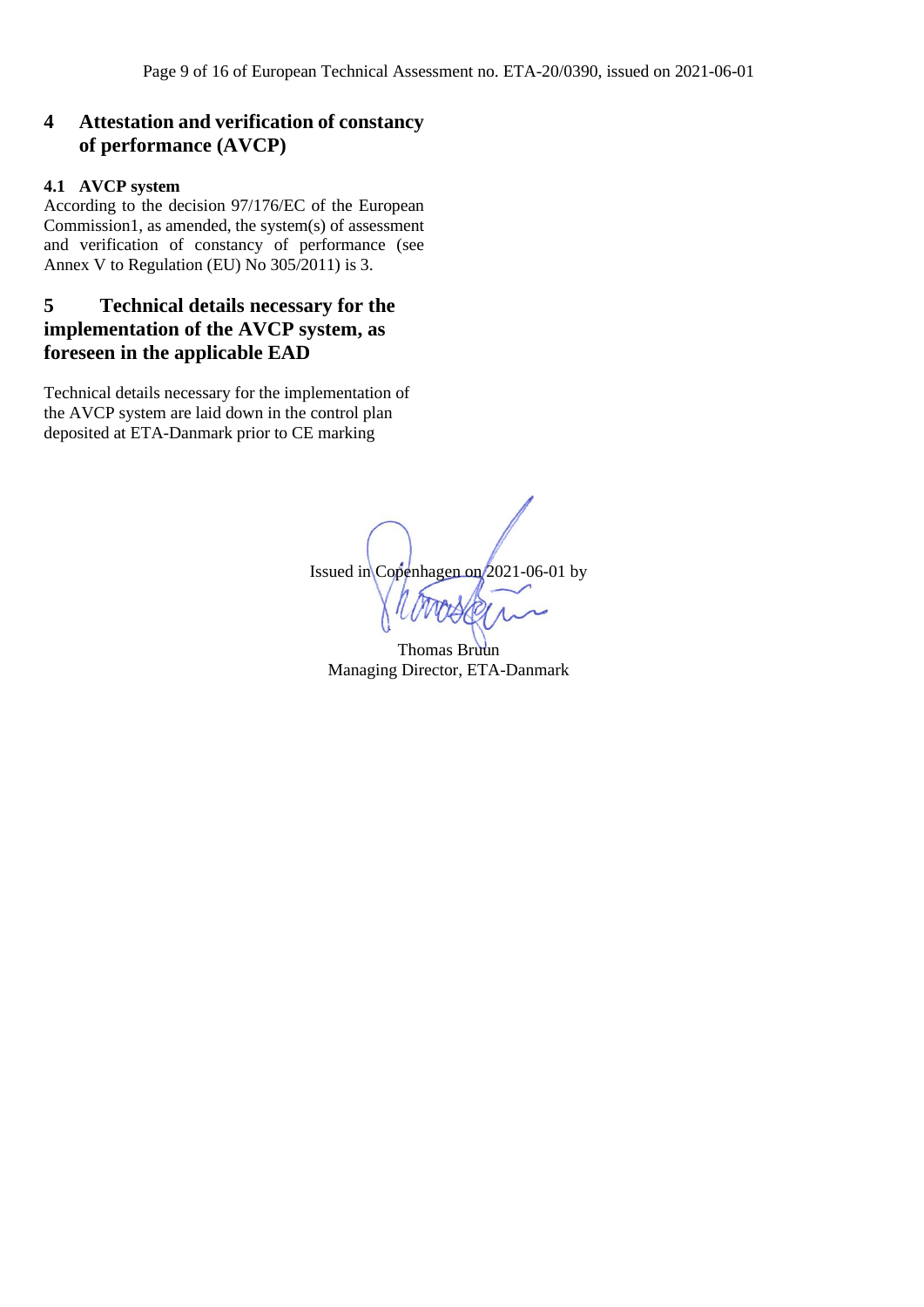**Annex A Drawings of BeFix screws**

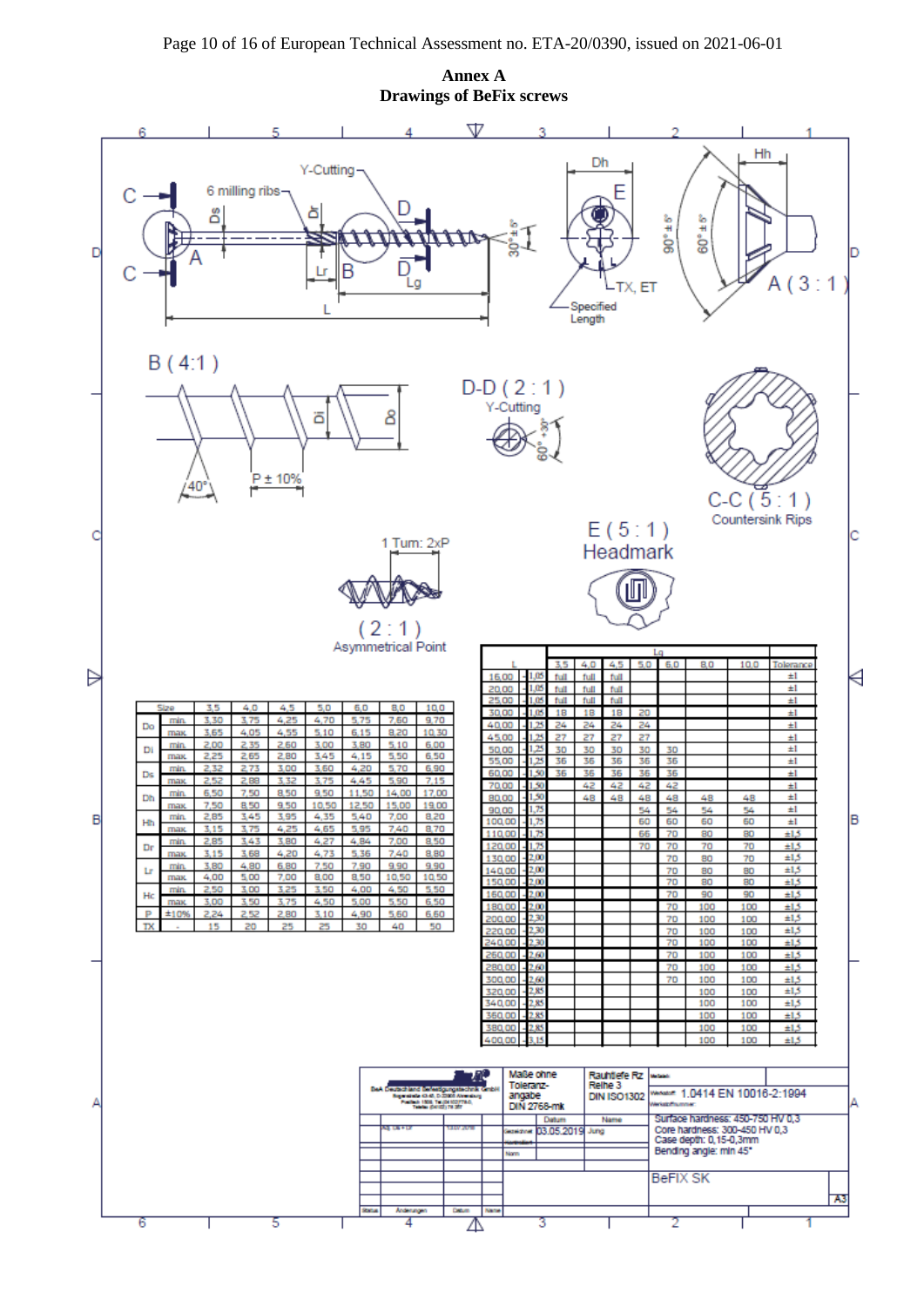

Page 11 of 16 of European Technical Assessment no. ETA-20/0390, issued on 2021-06-01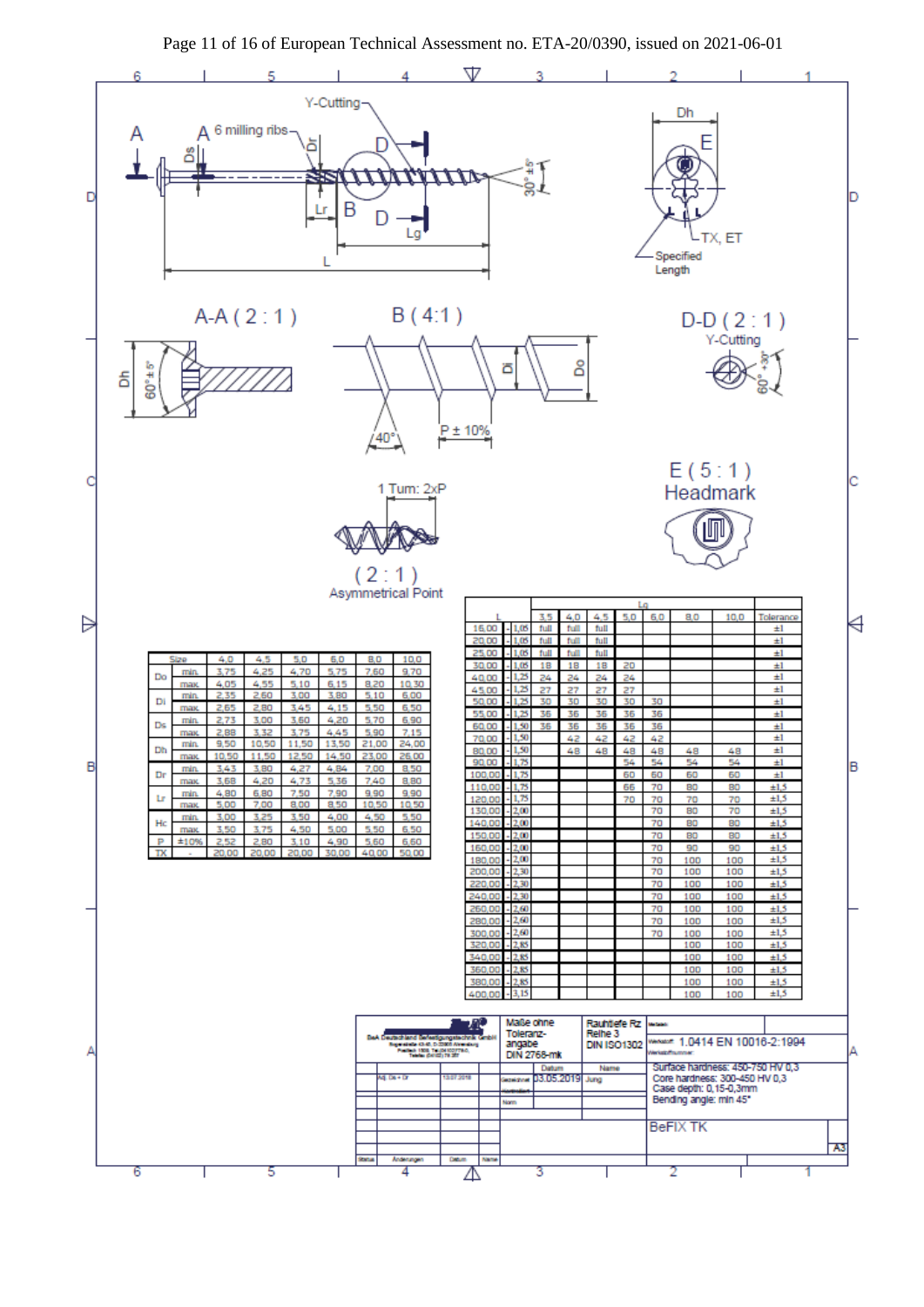#### **Annex B Minimum distances and spacing**

#### **Axially or laterally loaded screws in the plane or edge surface of cross laminated timber**

Definition of spacing, end and edge distances in the plane surface unless otherwise specified in the technical specification (ETA or hEN) for the cross laminated timber:



Definition of spacing, end and edge distances in the edge surface unless otherwise specified in the technical specification (ETA or hEN) for the cross laminated timber:



For screws in the edge surface,  $a_1$  and  $a_3$  are parallel to the CLT plane face,  $a_2$  and  $a_4$  perpendicular to CLT plane face.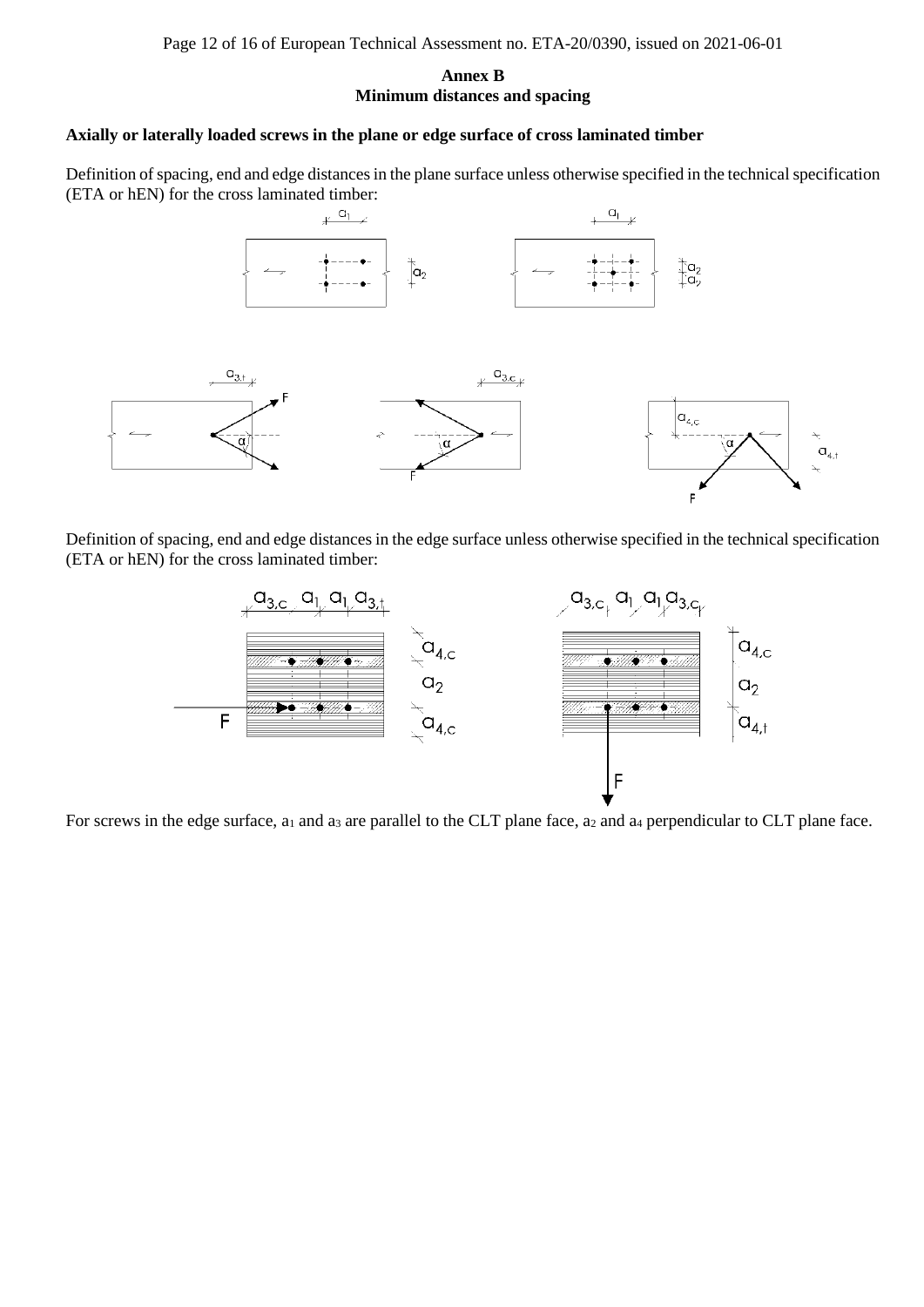#### **Annex C Thermal insulation material on top of rafters**

BeFIX screws with an outer thread diameter 6 mm  $\leq d \leq 10$  mm may be used for the fixing of thermal insulation material on top of rafters.

The thickness of the insulation shall not exceed 300 mm. The rafter insulation must be placed on top of solid timber or glued laminated timber rafters or cross-laminated timber members and be fixed by battens arranged parallel to the rafters or by wood-based panels on top of the insulation layer. The insulation of vertical facades is also covered by the rules given here.

Screws must be screwed in the rafter through the battens or panels and the insulation without pre-drilling in one sequence.

The angle  $\alpha$  between the screw axis and the grain direction of the rafter should be between 30° and 90°.

The rafter consists of solid timber (softwood) according to EN 338, glued laminated timber according to EN 14081, cross-laminated timber, or laminated veneer lumber according to EN 14374 or to European Technical Approval or similar glued members according to European Technical Approval.

The battens must be from solid timber (softwood) according to EN 338:2003-04, plywood according to EN 636 and EN 13986, Oriented Strand Board, OSB according to EN 300 and EN 13986, particleboard according to EN 312 and EN 13986 or Fibreboard according to EN 622-2, EN 622-3 and EN 13986 with minimum thickness of 22 mm. The minimum thickness t and the minimum width b of the timber battens is given as follows:

Screws  $d \le 8.0$  mm:  $b_{\text{min}} = 50$  mm  $t_{\text{min}} = 30$  mm Screws  $d = 10$  mm:  $b_{\text{min}} = 60$  mm  $t_{\text{min}} = 40$  mm

The insulation must comply with a European Technical Approval.

Friction forces shall not be considered for the design of the characteristic axial capacity of the screws.

The anchorage of wind suction forces as well as the bending stresses of the battens or the boards, respectively, shall be considered in design. Additional screws perpendicular to the grain of the rafter (angle  $\alpha = 90^{\circ}$ ) may be arranged if necessary.

The maximum screw spacing is  $e_s = 1,75$  m.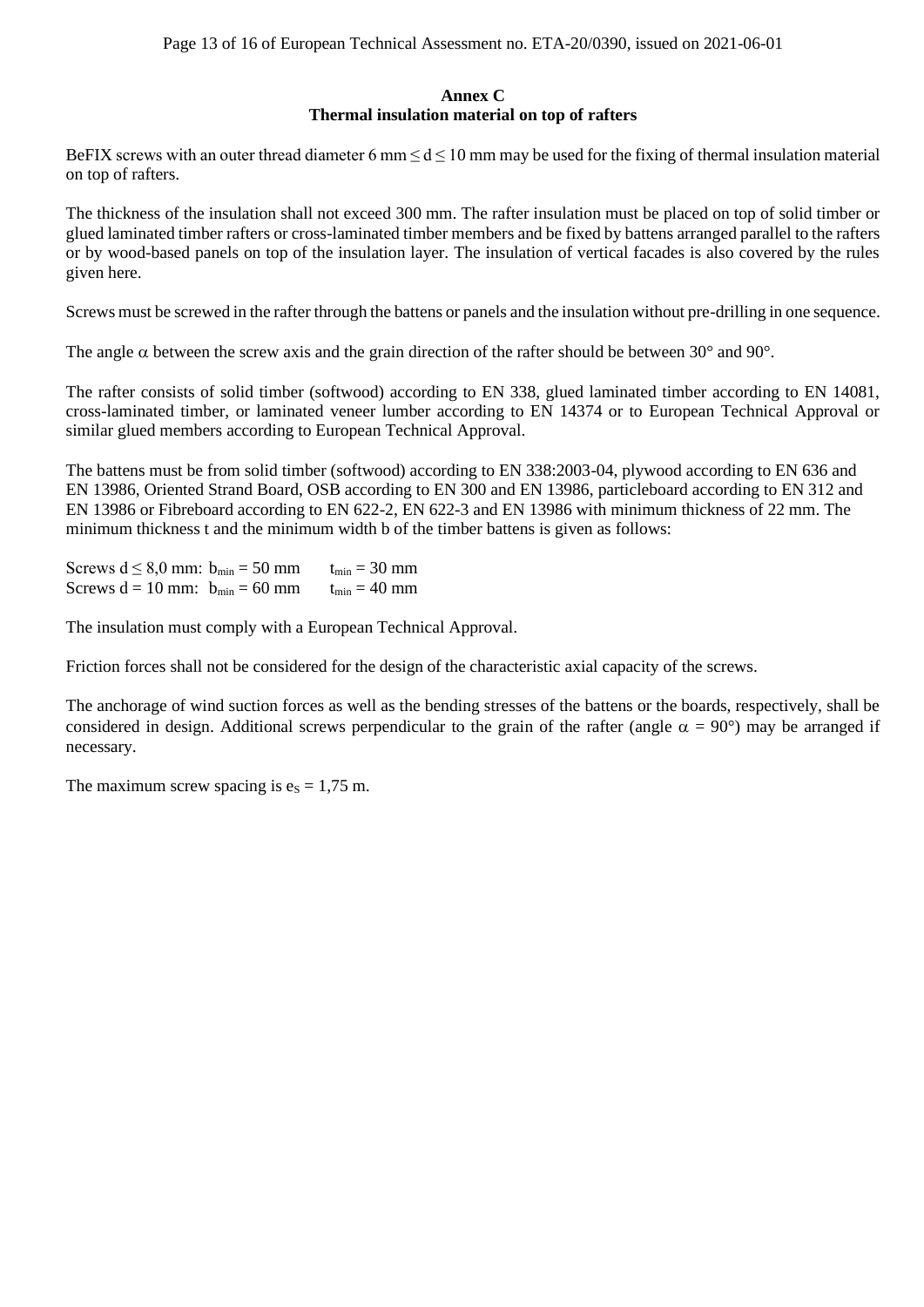#### **Mechanical model**

The system of rafter, heat insulation on top of rafter and battens parallel to the rafter may be considered as a beam on elastic foundation. The batten represents the beam, and the heat insulation on top of the rafter the elastic foundation. The minimum compression stress of the heat insulation at 10 % deformation, measured according to EN 826<sup>1</sup>, shall be  $\sigma_{(10\%)} = 0.05$  N/mm<sup>2</sup>. The batten is loaded perpendicular to the axis by point loads F<sub>b</sub>. Further point loads F<sub>s</sub> are from the shear load of the roof due to dead and snow load, which are transferred from the screw heads into the battens.

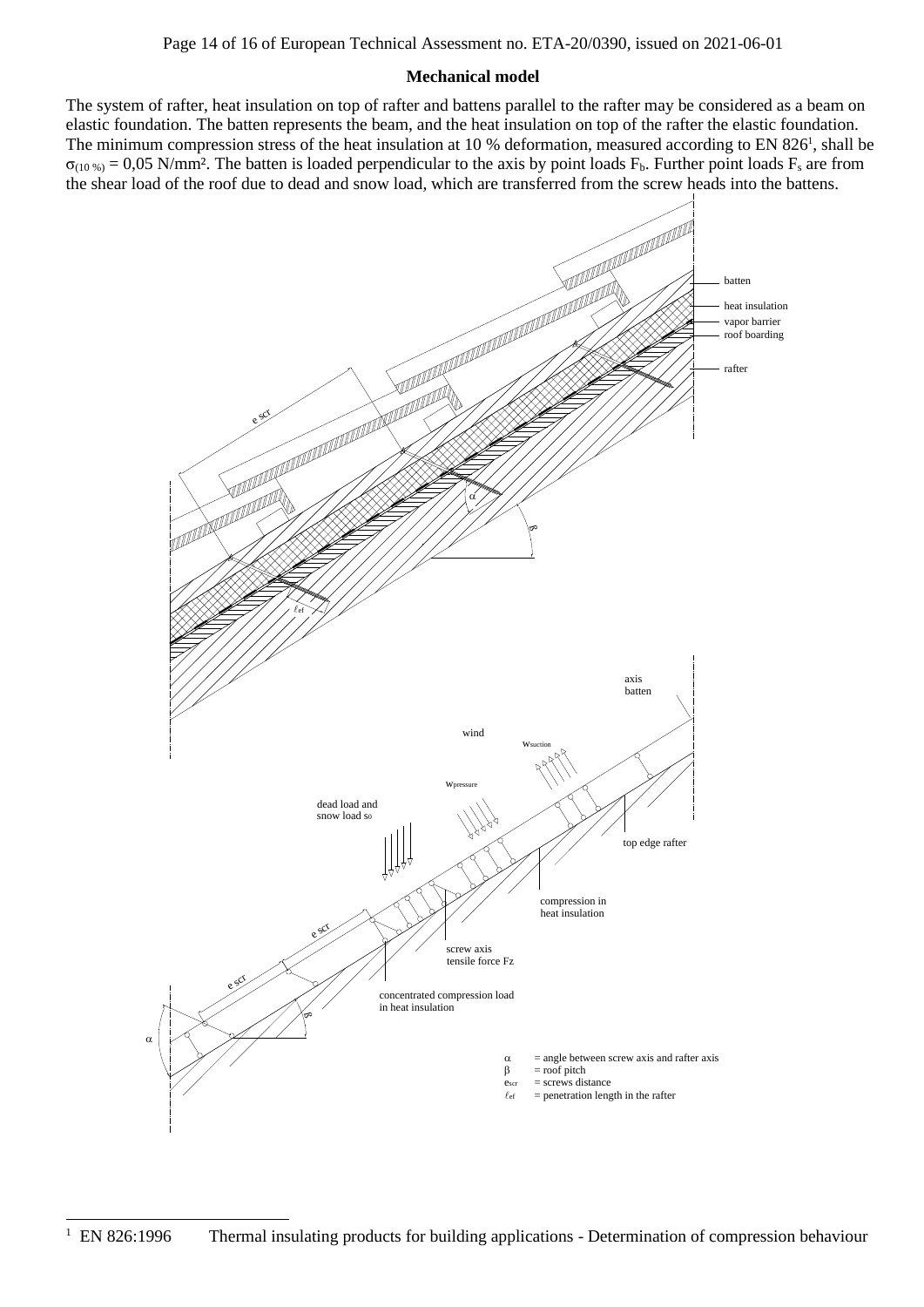#### **Design of the battens**

The bending stresses are calculated as:

$$
M=\frac{(F_b+F_s)\cdot\ell_{char}}{4}
$$

Where

$$
\ell_{\text{char}} = \text{characteristic length } \ell_{\text{char}} = \sqrt[4]{\frac{4 \cdot \text{EI}}{\text{w}_{\text{ef}} \cdot \text{K}}}
$$

 $EI =$  bending stiffness of the batten

 $K =$  coefficient of subgrade

 $w_{\text{ef}}$  = effective width of the heat insulation

 $F_b$  = Point loads perpendicular to the battens

 $F_s$  = Point loads perpendicular to the battens, load application in the area of the screw heads

The coefficient of subgrade K may be calculated from the modulus of elasticity  $E_{HI}$  and the thickness t<sub>HI</sub> of the heat insulation if the effective width wef of the heat insulation under compression is known. Due to the load extension in the heat insulation the effective width  $w_{cf}$  is greater than the width of the batten or rafter, respectively. For further calculations, the effective width wef of the heat insulation may be determined according to:

 $w_{\rm ef} = w + t_{\rm HI} / 2$ 

where

 $w =$  minimum width of the batten or rafter, respectively

 $t_{\text{HI}}$  = thickness of the heat insulation

$$
K=\frac{E_{\rm HI}}{}
$$

$$
t_{\rm HI}
$$

The following condition shall be satisfied:

 $m,d = \frac{1}{\text{VI}}_{\text{d}}$  $_{\text{m,d}}$   $\mathbf{w} \cdot \mathbf{I}_{\text{m,d}}$  $\frac{M_d}{I} \leq 1$  $f_{m,d}$  W · f  $\frac{\sigma_{\text{m,d}}}{\sigma_{\text{m}}^2} = \frac{M_d}{\sigma_{\text{m}}^2} \leq 1$ .

For the calculation of the section modulus W the net cross section has to be considered.

The shear stresses shall be calculated according to:

 $V = \frac{(F_b + F_s)}{2}$ 2  $=\frac{(F_{b}+)}{2}$ 

The following condition shall be satisfied:

$$
\frac{\tau_d}{f_{v,d}} = \frac{1, 5 \cdot V_d}{A \cdot f_{v,d}} \le 1
$$

For the calculation of the cross section area the net cross section has to be considered.

#### **Design of the heat insulation**

The compressive stresses in the heat insulation shall be calculated according to:

$$
\sigma\,{=}\,\frac{1,5\cdot F_b+F_s}{2\cdot\ell_{char}\cdot w}
$$

The design value of the compressive stress shall not be greater than 110 % of the compressive stress at 10 % deformation calculated according to EN 826.

#### **Design of the screws**

The screws are loaded predominantly axially. The axial tension force in the screw may be calculated from the shear loads of the roof  $R_{s}$ .

$$
T_S = \frac{R_S}{\cos \alpha}
$$

The load-carrying capacity of axially loaded screws is the minimum design value of the axial withdrawal capacity of the threaded part of the screw, the head pull-through capacity of the screw and the tensile capacity of the screw. In order to limit the deformation of the screw head for Thermal insulation material thicknesses over 200 mm or with